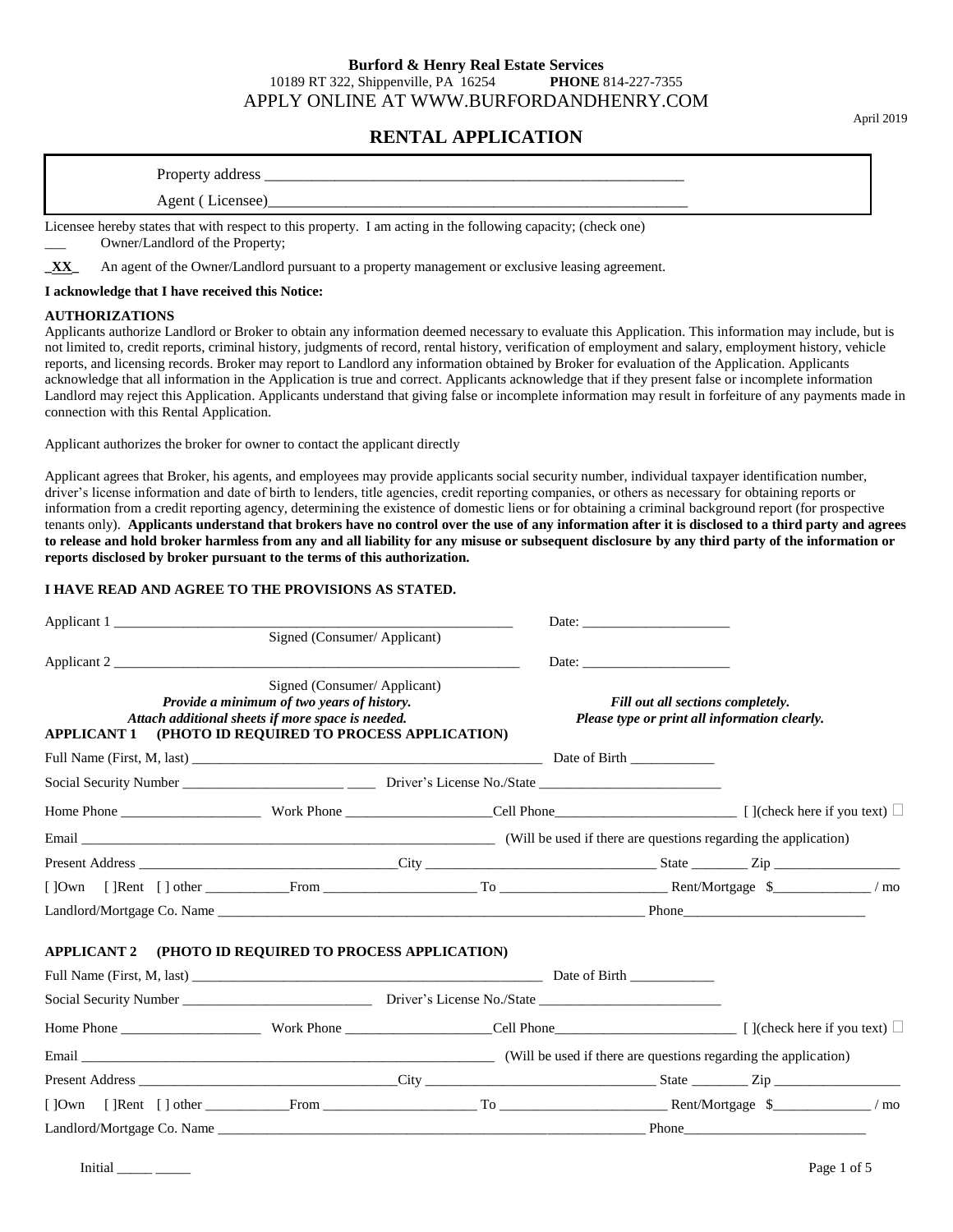# **Burford & Henry Real Estate Services**<br>10189 RT 322, Shippenville, PA 16254 **PHONE** 8 **PHONE 814-227-7355** APPLY ONLINE AT WWW.BURFORDANDHENRY.COM

| <b>APPLICANT 1</b> |                               |                                                                                                                                                                                                                                |        |  |                                                                                                                                                                                                                                                                                                                                       |  |
|--------------------|-------------------------------|--------------------------------------------------------------------------------------------------------------------------------------------------------------------------------------------------------------------------------|--------|--|---------------------------------------------------------------------------------------------------------------------------------------------------------------------------------------------------------------------------------------------------------------------------------------------------------------------------------------|--|
|                    |                               |                                                                                                                                                                                                                                |        |  |                                                                                                                                                                                                                                                                                                                                       |  |
|                    |                               |                                                                                                                                                                                                                                |        |  | []Own []Rent [] other From From From To General Content Rent/Mortgage \$                                                                                                                                                                                                                                                              |  |
|                    |                               |                                                                                                                                                                                                                                |        |  |                                                                                                                                                                                                                                                                                                                                       |  |
|                    |                               |                                                                                                                                                                                                                                |        |  |                                                                                                                                                                                                                                                                                                                                       |  |
|                    |                               |                                                                                                                                                                                                                                |        |  |                                                                                                                                                                                                                                                                                                                                       |  |
| <b>APPLICANT 2</b> |                               |                                                                                                                                                                                                                                |        |  |                                                                                                                                                                                                                                                                                                                                       |  |
|                    |                               |                                                                                                                                                                                                                                |        |  |                                                                                                                                                                                                                                                                                                                                       |  |
|                    |                               |                                                                                                                                                                                                                                |        |  | []Own []Rent [] other From From To German To Rent/Mortgage \$                                                                                                                                                                                                                                                                         |  |
|                    |                               |                                                                                                                                                                                                                                |        |  |                                                                                                                                                                                                                                                                                                                                       |  |
|                    |                               |                                                                                                                                                                                                                                |        |  |                                                                                                                                                                                                                                                                                                                                       |  |
|                    |                               |                                                                                                                                                                                                                                |        |  |                                                                                                                                                                                                                                                                                                                                       |  |
|                    | <b>EMPLOYMENT INFORMATION</b> |                                                                                                                                                                                                                                | $\Box$ |  |                                                                                                                                                                                                                                                                                                                                       |  |
|                    |                               | APPLICANT 1 (ATTACH PROOF OF INCOME)                                                                                                                                                                                           |        |  |                                                                                                                                                                                                                                                                                                                                       |  |
|                    |                               |                                                                                                                                                                                                                                |        |  |                                                                                                                                                                                                                                                                                                                                       |  |
|                    |                               |                                                                                                                                                                                                                                |        |  |                                                                                                                                                                                                                                                                                                                                       |  |
|                    |                               |                                                                                                                                                                                                                                |        |  |                                                                                                                                                                                                                                                                                                                                       |  |
|                    |                               |                                                                                                                                                                                                                                |        |  |                                                                                                                                                                                                                                                                                                                                       |  |
|                    |                               |                                                                                                                                                                                                                                |        |  | Gross Income $\frac{1}{2}$ = $\frac{1}{2}$ mo. OR $\frac{2}{2}$ = $\frac{1}{2}$ mo. OR $\frac{1}{2}$ hr., for $\frac{1}{2}$ hrs per week (on average)                                                                                                                                                                                 |  |
|                    |                               |                                                                                                                                                                                                                                |        |  |                                                                                                                                                                                                                                                                                                                                       |  |
|                    |                               | Previous Employer                                                                                                                                                                                                              |        |  |                                                                                                                                                                                                                                                                                                                                       |  |
|                    |                               |                                                                                                                                                                                                                                |        |  |                                                                                                                                                                                                                                                                                                                                       |  |
|                    |                               |                                                                                                                                                                                                                                |        |  |                                                                                                                                                                                                                                                                                                                                       |  |
|                    |                               | Phone Supervisor Supervisor Supervisor Supervisor Supervisor Supervisor Supervisor Supervisor Supervisor Supervisor Supervisor Supervisor Supervisor Supervisor Supervisor Supervisor Supervisor Supervisor Supervisor Supervi |        |  |                                                                                                                                                                                                                                                                                                                                       |  |
| Gross Income       |                               |                                                                                                                                                                                                                                |        |  | $\frac{\text{S}}{\text{S}}$ https://mo. OR $\frac{\text{S}}{\text{S}}$ https://mo. OR $\frac{\text{S}}{\text{S}}$ https://mo. OR $\frac{\text{S}}{\text{S}}$ https://mo. OR $\frac{\text{S}}{\text{S}}$ https://mo. OR $\frac{\text{S}}{\text{S}}$ https://mo. OR $\frac{\text{S}}{\text{S}}$ https://mo. OR $\frac{\text{S}}{\text{$ |  |
|                    |                               |                                                                                                                                                                                                                                |        |  |                                                                                                                                                                                                                                                                                                                                       |  |
|                    |                               | APPLICANT 2 (ATTACH PROOF OF INCOME)                                                                                                                                                                                           |        |  |                                                                                                                                                                                                                                                                                                                                       |  |
|                    |                               | Present Employer                                                                                                                                                                                                               |        |  |                                                                                                                                                                                                                                                                                                                                       |  |
|                    |                               |                                                                                                                                                                                                                                |        |  |                                                                                                                                                                                                                                                                                                                                       |  |
|                    |                               |                                                                                                                                                                                                                                |        |  |                                                                                                                                                                                                                                                                                                                                       |  |
|                    |                               |                                                                                                                                                                                                                                |        |  |                                                                                                                                                                                                                                                                                                                                       |  |
| Gross Income       |                               | $\frac{\text{S}}{\text{S}}$ (mo. OR)                                                                                                                                                                                           |        |  |                                                                                                                                                                                                                                                                                                                                       |  |
|                    |                               |                                                                                                                                                                                                                                |        |  |                                                                                                                                                                                                                                                                                                                                       |  |
|                    |                               |                                                                                                                                                                                                                                |        |  |                                                                                                                                                                                                                                                                                                                                       |  |
|                    |                               |                                                                                                                                                                                                                                |        |  |                                                                                                                                                                                                                                                                                                                                       |  |
|                    |                               |                                                                                                                                                                                                                                |        |  |                                                                                                                                                                                                                                                                                                                                       |  |
|                    |                               |                                                                                                                                                                                                                                |        |  |                                                                                                                                                                                                                                                                                                                                       |  |
| Gross Income       |                               | $\frac{\text{S}}{\text{S}}$ /mo. OR                                                                                                                                                                                            |        |  |                                                                                                                                                                                                                                                                                                                                       |  |
|                    |                               |                                                                                                                                                                                                                                |        |  |                                                                                                                                                                                                                                                                                                                                       |  |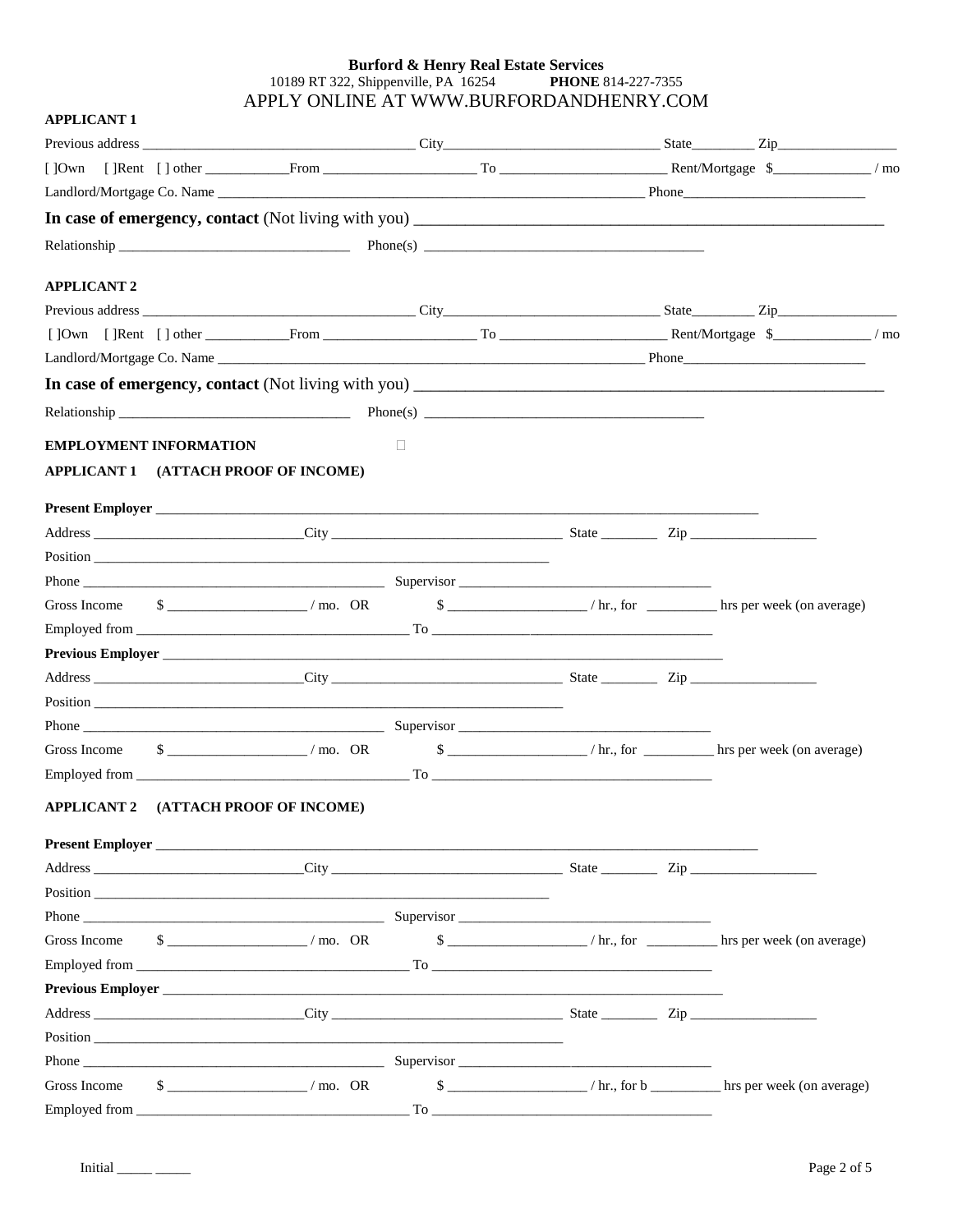#### **Burford & Henry Real Estate Services** 10189 RT 322, Shippenville, PA 16254 **PHONE** 814-227-7355 APPLY ONLINE AT WWW.BURFORDANDHENRY.COM

# **OTHER INCOME** [ ]**Check here if additional information is attached**

(Alimony, child support, or separate maintenance income need not be revealed if Applicant does not wish to have it considered as a basis for paying this obligation)

| Applicant | Source | <b>Monthly Amount</b> |  |  |
|-----------|--------|-----------------------|--|--|
|           |        |                       |  |  |
|           |        |                       |  |  |
|           |        |                       |  |  |

# **BANK ACCOUNT INFORMATION** (savings/checking) *i* **<b>i i c i c i c i c i c i c i c i c i c i c i c i c i c i c i c i c i c i c i c i c i c**

| <b>Applicant</b> | <b>Bank/Credit Union</b> | <b>Address/Branch</b> | <b>Account Type</b> | <b>Balance</b> |
|------------------|--------------------------|-----------------------|---------------------|----------------|
|                  |                          |                       |                     |                |
|                  |                          |                       |                     |                |
|                  |                          |                       |                     |                |

| LIABILITIES/MONTHLY PAYMENTS |                 |                  | [] Check here if additional information is attached |                        |
|------------------------------|-----------------|------------------|-----------------------------------------------------|------------------------|
| Applicant                    | Lender/Creditor | <b>Loan Type</b> | <b>Balance Due</b>                                  | <b>Monthly Payment</b> |
|                              |                 |                  |                                                     |                        |
|                              |                 |                  |                                                     |                        |
|                              |                 |                  |                                                     |                        |

| <b>VEHICLE INFORMATION</b> |                   |      |       | I Check here if additional information is attached |
|----------------------------|-------------------|------|-------|----------------------------------------------------|
| Applicant                  | <b>Make/Model</b> | Year | Color | <b>License No./State</b>                           |
|                            |                   |      |       |                                                    |
|                            |                   |      |       |                                                    |
|                            |                   |      |       |                                                    |

#### **PETS**

# **Will you have any pets or animals at the unit? [ ]Yes [ ]No**

|                 | If yes, please list & describe: (type, name, breed, age, weight, gender, etc.) |       | [] Check here if additional information is attached |
|-----------------|--------------------------------------------------------------------------------|-------|-----------------------------------------------------|
|                 | Pet 1                                                                          | Pet 2 | Pet 3                                               |
| <b>Type</b>     |                                                                                |       |                                                     |
| <b>Name</b>     |                                                                                |       |                                                     |
| <b>Breed</b>    |                                                                                |       |                                                     |
| Age             |                                                                                |       |                                                     |
| Weight          |                                                                                |       |                                                     |
| Color           |                                                                                |       |                                                     |
| Gender          |                                                                                |       |                                                     |
| License#        |                                                                                |       |                                                     |
| Spayed/Neutered |                                                                                |       |                                                     |
| De-clawed       |                                                                                |       |                                                     |

# **OTHER OCCUPANTS (List FULL NAME(s))**  $\Box$  [ ] Check here if additional information is attached

\_\_\_\_\_\_\_\_\_\_\_\_\_\_\_\_\_\_\_\_\_\_\_\_\_\_\_\_\_\_\_\_\_\_\_ \_\_\_\_\_\_\_\_\_\_\_\_\_\_\_\_\_\_\_\_\_\_\_\_\_\_\_\_\_\_

 $\frac{1}{\cdot}$  ,  $\frac{1}{\cdot}$  ,  $\frac{1}{\cdot}$  ,  $\frac{1}{\cdot}$ 

Everyone living at the property must be listed. **Any occupants over the age of 18 must be listed as applicants**

#### **If there are more than two applicants list the names of any additional applicants on an additional application(s):**

**\_\_\_\_\_\_\_\_\_\_\_\_\_\_\_\_\_\_\_\_\_\_\_\_\_\_\_\_\_\_\_\_\_\_\_ \_\_\_\_\_\_\_\_\_\_\_\_\_\_\_\_\_\_\_\_\_\_\_\_\_\_\_\_\_\_\_\_ \_\_\_\_\_\_\_\_\_\_\_\_\_\_\_\_\_\_\_\_\_\_\_\_\_\_\_\_\_\_\_\_\_\_\_ \_\_\_\_\_\_\_\_\_\_\_\_\_\_\_\_\_\_\_\_\_\_\_\_\_\_\_\_\_\_\_\_**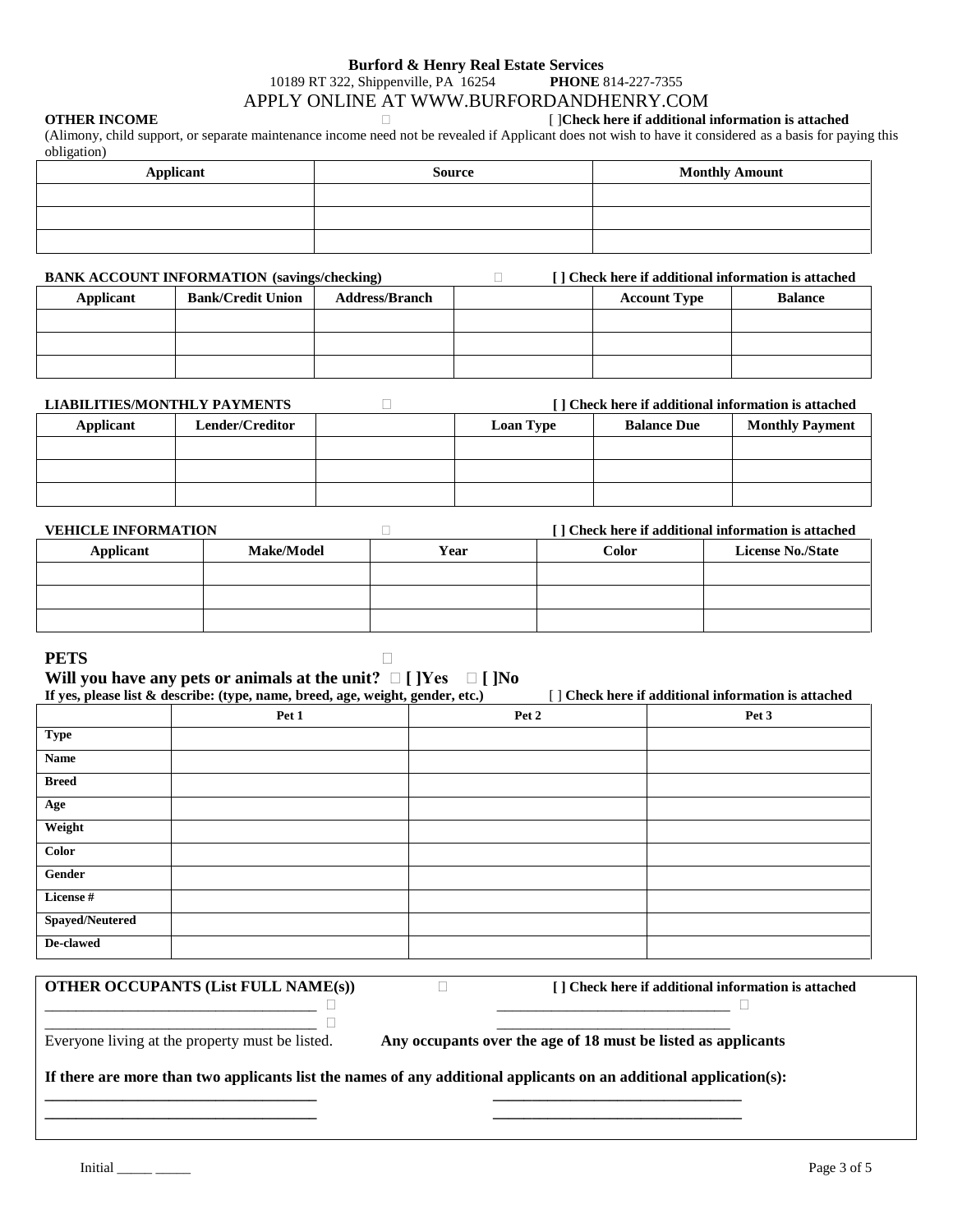#### **Burford & Henry Real Estate Services** 10189 RT 322, Shippenville, PA 16254 **PHONE** 814-227-7355 APPLY ONLINE AT WWW.BURFORDANDHENRY.COM

#### **OTHER INFORMATION**

|                                              |                                              | If you were referred by someone place their name here:                                                                                                                                               |
|----------------------------------------------|----------------------------------------------|------------------------------------------------------------------------------------------------------------------------------------------------------------------------------------------------------|
| <b>Applicant 1</b><br>$[$ $]$ Yes $[$ $]$ No | <b>Applicant 2</b><br>$[$ $]$ Yes $[$ $]$ No | Have you ever declared bankruptcy or suffered foreclosure?<br>If yes, list pay any payments $\$\$                                                                                                    |
| $\lceil$  Yes $\lceil$  No                   | $[$ $]$ Yes $[$ $]$ No                       | Have you ever been evicted or sued for unpaid rent or damages to a leased property?                                                                                                                  |
| $\lceil$  Yes $\lceil$  No                   | $[$  Yes $[$  No                             | Have you ever failed to pay rent when due or refused to pay rent for any reason?                                                                                                                     |
| $\lceil$  Yes $\lceil$  No                   | $[$  Yes $[$  No                             | Have you ever been convicted or entered a plea of guilty or not contendere for a felony or misdemean or?                                                                                             |
| $\lceil$  Yes $\lceil$  No                   | $[$ $]$ Yes $[$ $]$ No                       | Have you at any time on or since January 1, 1998 been obligated to pay child support under any<br>$Order(s)$ of record?<br>If yes, list the County and the Domestic Relations File or Docket Number: |
|                                              |                                              | Are you delinquent?<br>Amount \$                                                                                                                                                                     |
| $\lceil$  Yes $\lceil$  No                   | $[$ $]$ Yes $[$ $]$ No                       | Do you or any member of the household smoke?                                                                                                                                                         |
|                                              |                                              | If you answered "yes" to any of the above questions, please explain:<br>[] Check here if additional information is attached                                                                          |

The property will be leased in the same condition as it is shown unless otherwise agreed to in writing.

#### **APPLICATION FEE**

#### **AN APPLICATION FEE OF \$25.00 PER APPLICANT IS REQUIRED TO PROCESS THE APPLICATION**

The application fee is NON-REFUNDABLE and will not be applied towards rent or other financial obligations should Applicant be approved, nor refunded if not approved. Applicant agrees that this sum is paid in consideration of Landlord/Broker for Landlords review and/or verification of the information stated in the application.

### **NOTICES AND INFORMATION**

**CIVIL RIGHT ACTS NOTICE**

Federal and state laws make it illegal for a landlord, broker, or anyone to use RACE, COLOR, RELIGION, or RELIGIOUS CREED, SEX, DISABILITY (physical or mental), FAMILIAL STATUS (children under 18 years of age), AGE (40 or older), NATIONAL ORIGIN, USE OR HANDLING/TRAINING OF SUPPORT OR GUIDE ANIMALS, or the FACT OF RELATIONSHIP OR ASSOCIATION TO AN INDIVIDUAL KNOWN TO HAVE A DISABILITY as reasons for refusing to sell, show, or rent properties, loan money, or set deposit amounts, or as reasons for any decision relating to the sale or lease of property. It is also an unlawful discriminatory practice to evict or attempt to evict an occupant of a housing accommodation before the end of the term of the lease because of the pregnancy or birth of a child.

#### **FAIR CREDIT REPORTING ACT NOTICE**

**15 U.S.C § 1681 et. seq.**

If the Landlord or Broker denies your application based in whole or in part on any information contained in the consumer report authorized by the first page of this application, the Landlord or Broker must provide you with oral, written or electronic notice of the denial, and must provide to you: (1) the name, address, and telephone number of the summer reporting agency (including a toll-free telephone number established by the agency if the agency compiles and maintains files on consumers on a nationwide basis) that furnished the report, (2) a statement that the consumer reporting agency did not make the decision to deny the application and is unable to provide you with the specific reasons why your application was denied, (3) a numeric credit score, the range of possible credit scores under the model used up to four key factors that led to the denial, and the date the credit score was created (4) information about how to obtain a free copy of your consumer report from the consumer reporting agency, and (5) information about how to dispute the accuracy or completeness of any information in a consumer report furnished by the agency. If the Landlord or Broker denies your application because of information from a person other than a credit reporting agency (for example, an employer or prior landlord), the Landlord or Broker must provide you with notice about your right to make a written request to discover the nature of that information.

#### **CONVICTED SEX OFFENDERS (MEGAN'S LAW)**

The Pennsylvania General Assembly has passed legislation (often referred to as "Megan's Law" 42 Pa.C.S. § 9791 et seq.) providing for community notification of the presence or certain convicted sex offenders. **Potential tenants are encouraged to contact the municipal police department or the Pennsylvania State Police for information relating to the presence of sex offenders near a particular property, or to check the information on the Pennsylvania State Police web site at www.pameganslaw.state.pa.us.**